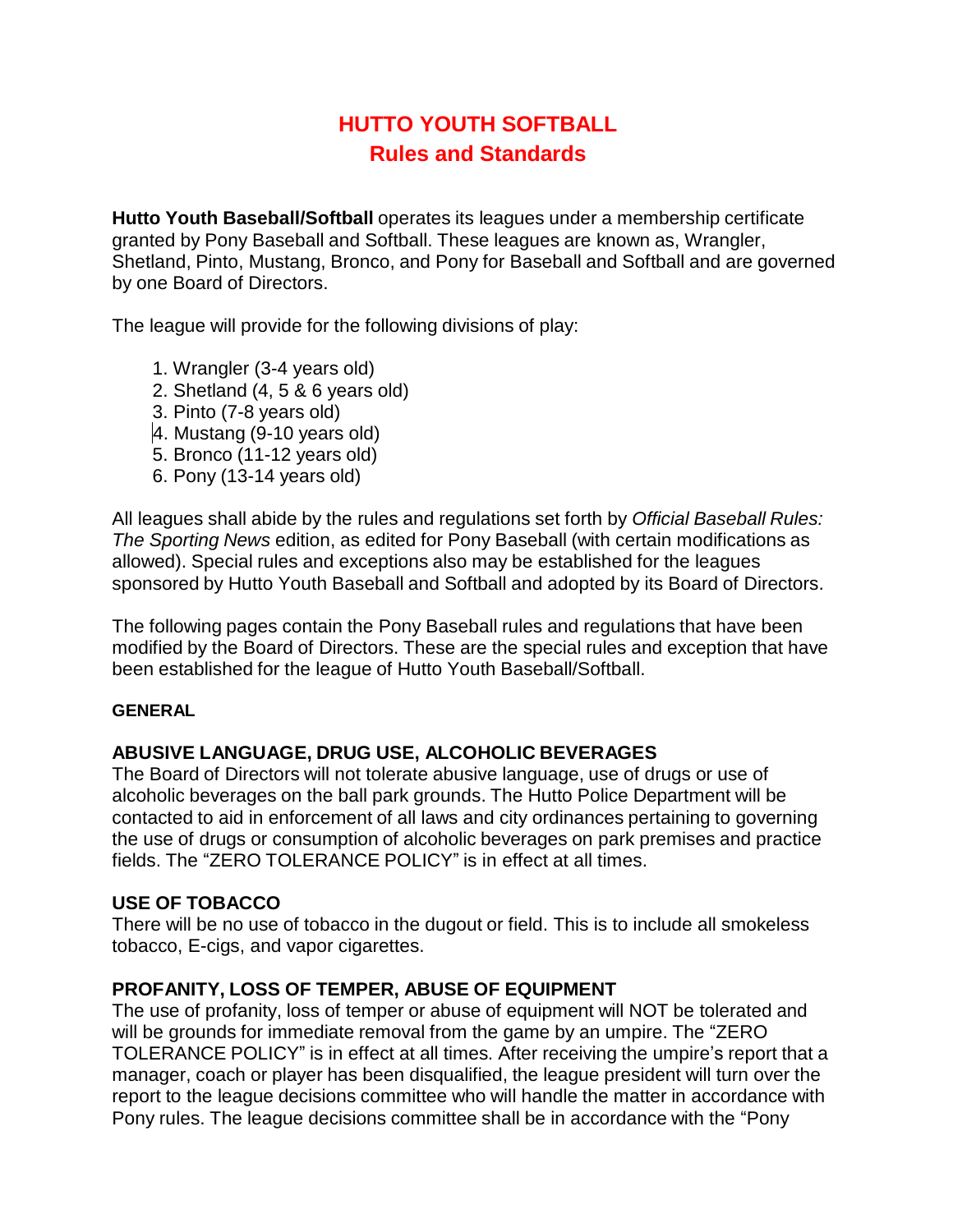Rules and Regulations".

# **SPORTSMANSHIP**

The purpose of Hutto Youth Baseball/Softball is to help boys and girls to become good, decent citizens. It strives to inspire them with a goal and enrich their lives toward the day when they must take their place in society. It establishes for them the fundamentals of teamwork and play. The Board of Directors will look with utmost disfavor upon such activities by managers and coaches as instructing unsportsmanlike behavior or to call time out to talk to players in effort to affect the outcome of a game when time becomes a factor. The principles of Hutto Youth Baseball/Softball involve much more than just winning, and the Board expects those principles to be adhered to by all managers, coaches, players and parents at all times.

# **TEAM DUTY and FIELD DUTY**

It is the managers and coach's responsibility to get helpers assigned to team duty and field duty. If these duties are not covered, the manager will be reported to the Vice President of that league and will face disciplinary action, i.e. Manager being suspended or forfeiture of a game. Each Team is responsible to set up the field prior to games (Home and visitor shall work together) Managers must have at least one person to be at fields 30 minutes prior to game to set up fields. Ie: putting out bases or moving base to correct distance, raking if necessary, chalking field and ensuring field is safe for play. The last Team's playing shall put up bases and rake the field and turn off lights during night games. All teams shall pick up trash after each game.

# **CANCELLED OR SUSPENDED GAMES**

Any canceled or suspended game will be rescheduled as soon as possible. Information concerning rescheduled games will be found on the web page:

[http://leagues.bluesombrero.com/hybsl](http://leagues.bluesombrero.com/hybsl or%20calling%20646-1538) or calling 646-1538. Talk to your Vice President if you have questions.

# **EARLY AND LATE GAMES**

Early games are scheduled to begin at 6:00PM. Late games are scheduled to begin no later than 8:00PM. No reversion rule (revert back to inning of original game).

# **INFIELD PRACTICES**

Infield practice will consist of 10 minutes, if time allows, prior to the beginning of each game; 5 minutes for each team. Infield practice is a privilege and may be revoked or shortened (at the umpire's discretion) if the first game runs long.

# **UMPIRES**

Umpires are in full charge of the game and are entitled to respect at all times from managers, coaches, players, parents and visitors. Any disorderly conduct from a manager, coach, player, parent or visitor that results in an ejection must adhere to the umpires' judgment for the ejection. Any person ejected must leave the park immediately. Failure to do so will result in the Hutto Police Department to be called.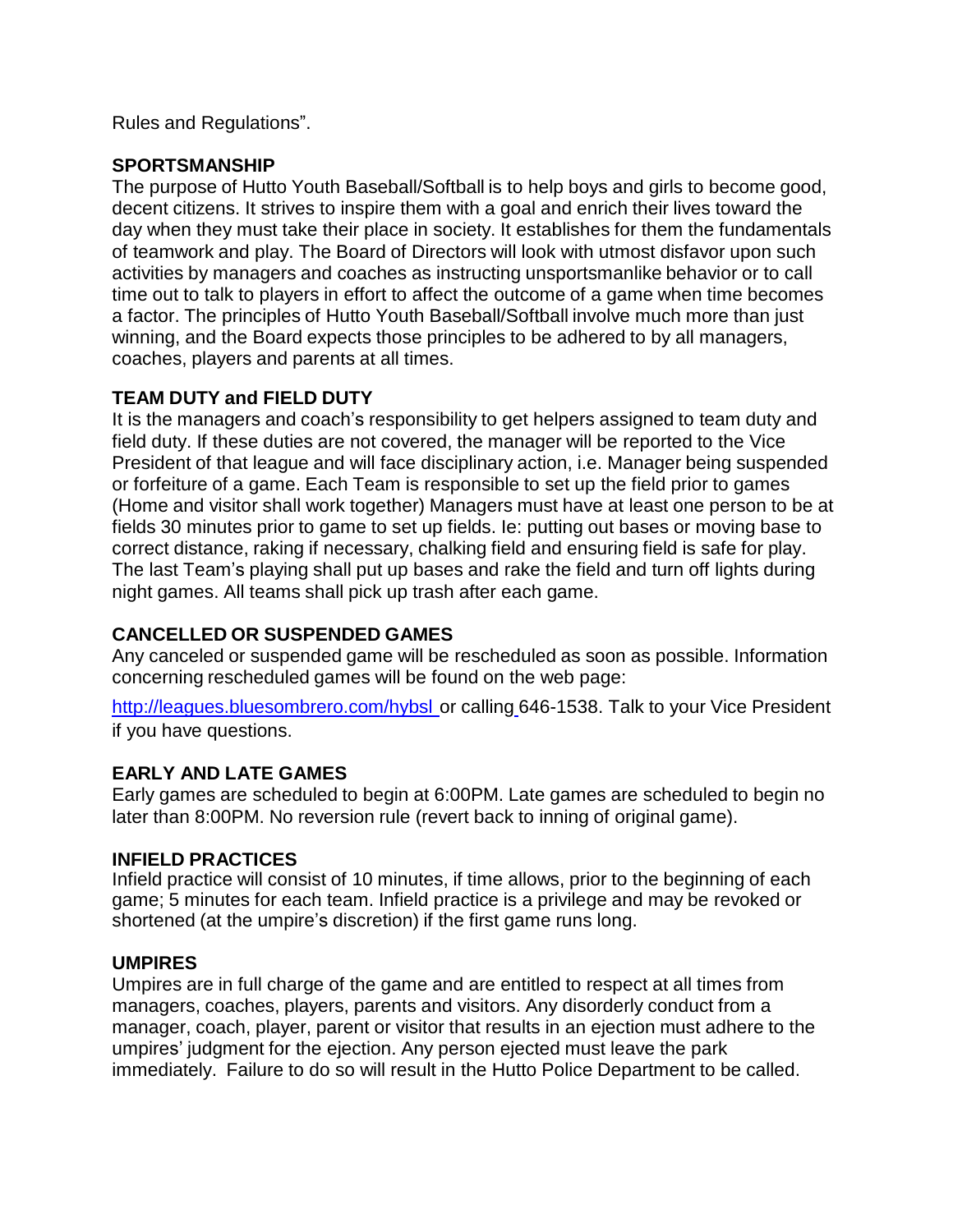If an umpire ejects a manager or a coach, they may not be eligible to participate for the next two games; this will be decided by the decisions committee.

The Board of Directors may suspend any person who verbally or physically contacts an umpire in an abusive fashion from attendance for the next two scheduled games /or punishment as the board deems necessary.

A second occurrence of umpire abuse will be cause for suspension from attendance for the remainder of the season.

The ejected person will have the opportunity to file an incident report with the Board of Directors at a later date. Refer to the "ZERO TOLERANCE POLICY".

## **ONFIELD DISPUTE RESOLUTION**

Any on field issues can only be resolved with the 2 Head coaches and the umpire. Timeout has to be called and the issue will only be talked about and resolved. Any yelling or Showing disrespect to the opposing coach or umpire will result in an automatic ejection from the field.

# **ADDITONAL GROUND RULES**

The Board of Directors may publish any additional ground rules for all leagues at the beginning of each season.

## **RULE CHANGES**

The Board of Directors reserves the right to add or change rules during the year for the betterment and/or safety of the program. During interleague play, interleague rule will supersede local rules.

# **COACHES GENERAL**

All coaches are responsible for the parents. Head coaches are responsible for the assistant coaches. Any parent or coach getting out of line will be asked to leave the fields. Coaches may be ejected from the game for not controlling the parents. Umpire will start with the head coach, then move on to assistants.

Up to 3 coaches from each team will be asked to meet with the umpire 10 minutes prior to start of the game to go over all rules.

## **NUMBER OF MANAGERS/COACHES IN DUGOUT**

Only managers, coaches and Team Mangers approved by the Board of Directors shall be in the dugout. A Fourth coach can be added for the Mustang, Bronco, and Pony levels only if the cost of the jersey and hat are covered by the individual coach or Head coach. The All Star coaches selected shall only have two assistant coaches. A fourth coach will not be allowed.

Shetland – Four Coaches Pinto – Four Coaches Mustang – Three Coaches Bronco – Three Coaches Pony – Three Coaches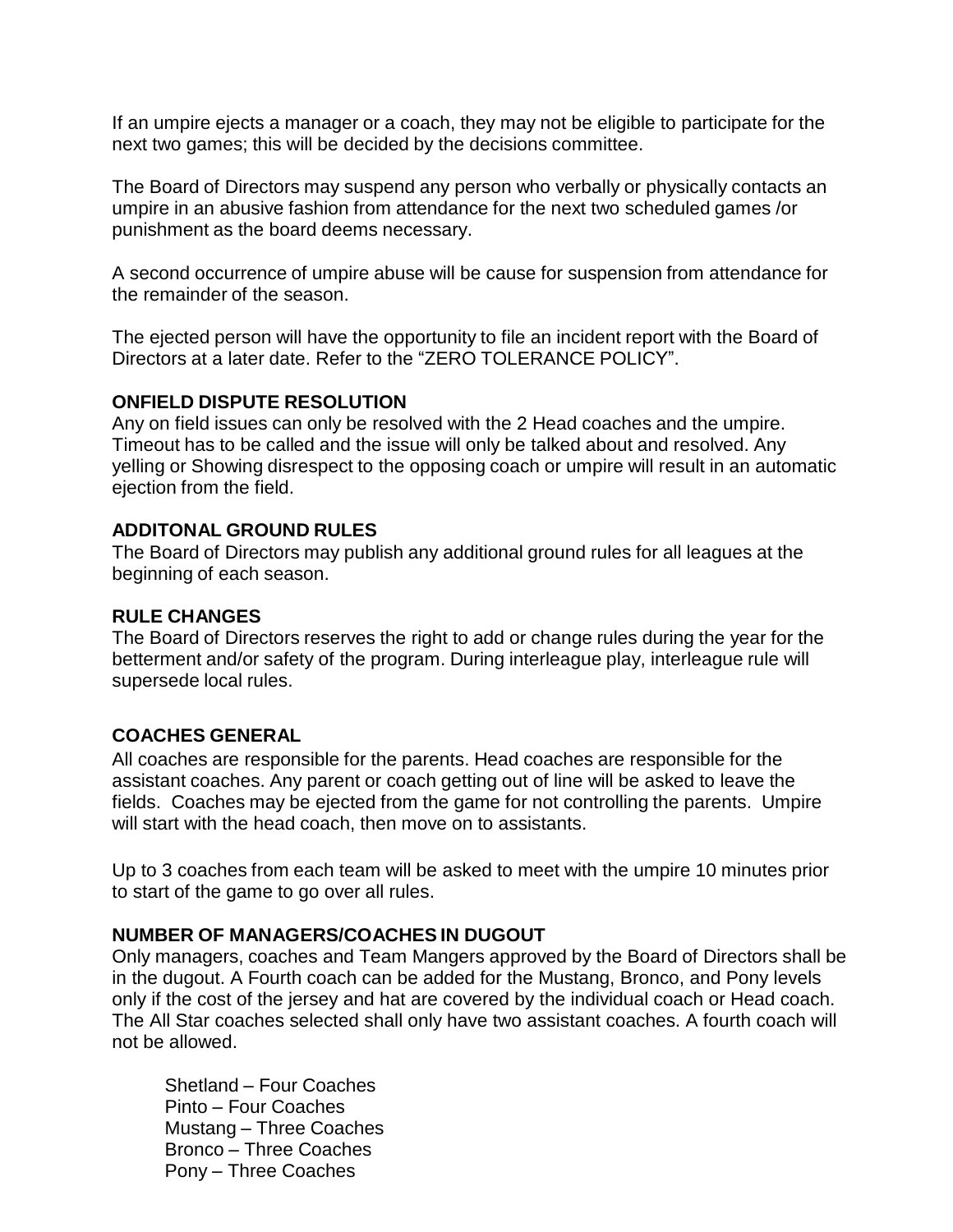# **NUMBER OF COACHES ON THE FIELD**

No Defensive coaches are allowed on the field with the exception of 2 defensive coaches at the Shetland level and a coach or parent at each base for the Wrangler division.

# **PRACTICE**

Practice may not be held unless two Adults are in charge.

# **PLAYER SELECTION**

Player selection in the for all Divisions will be in accordance with the "Draft System". The Board may increase the number of players on teams to accommodate unexpected applications.

# **PLAYER REPLACEMENT**

The procedure for player replacement is when a player's services are lost for the season. The manager or coach shall notify the League Vice President within 24 hours. Failure to notify the V.P could result in the manager's suspension. The Vice President will verify the vacancy with the player's parents. The commissioner will then notify the manager if a replacement player is available. Managers shall replace lost players with **eligible players not currently on a league team, with notification to the League President.** The Vice President of each League shall handle league injuries on an individual basis.

# **PLAYER PROTECTIONS**

Player protections will be six (6) for each League, including siblings and coaches children. The Head Coaches child is not included as a protected player. The manager and parent, prior to the draft must agree upon these protections. A protection form must be filled out and signed prior to tryouts. If one player is protected, that player must be drafted in the first round. If two (2) players are protected, those players must be drafted in the first and second rounds, respectively. If three (3) players are protected, they must be drafted in the first, second and third rounds, respectively. This process will continue to descend through all rounds applicable.

# **TEAMS DRAW FOR DRAFT**

Teams will draw for draft positions. Protected players are not acquired to tryout, all other players are. Players who tryout will be selected in draft order. Players who did not tryout will be selected out of a hat in draft order after all tryout players have been selected.

# **PLAYER TRADES**

One (1) player trade will be allowed per team after the draft, but must be completed before leaving the draft room, on draft night. NO Hat picks are tradable.

## **DRAFT PROCEDURE**

All League teams will draft within the same draft.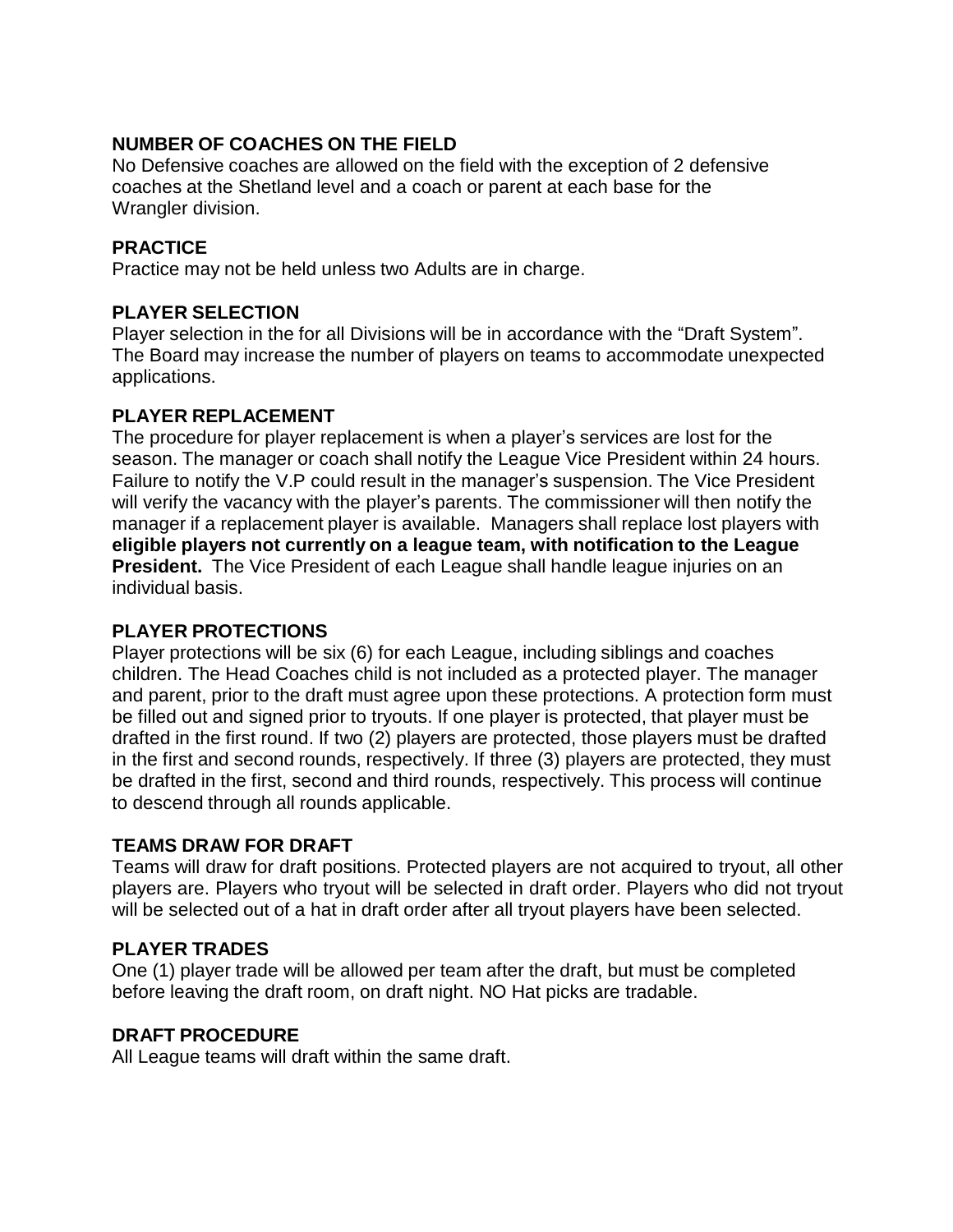# **BASE DISTANCES AND PITCHING DISTANCES (SOFTBALL ONLY)**

| <b>Division</b> | <b>Base Distance</b> | <b>Pitching Distance</b> |
|-----------------|----------------------|--------------------------|
| Shetland        | 55'                  | 40'                      |
| Pinto           | 55'                  | 40'                      |
| Mustang         | 60'                  | 35'                      |
| <b>Bronco</b>   | 60'                  | 40'                      |
| Pony            | 60'                  | 43'                      |

# **SHETLAND DIVISION**

# **ASSIGNMENT OF PLAYERS**

The Board of Directors has adopted a rule whereby the Selections Committee and the player agents will conduct a draft to assign players to teams, placing approximately the same number of players, by age, to each team.

# **AGE GROUP AND TEAMS**

The Board of Directors has established the age structure as a candidate who will attain the age of four (4) five (5) or six (6) prior to Jan 1 of the given year.

## **REGULATION GAME**

A regulation game shall consist of five (5) full innings, if time permits. However, no new inning may start after 1 hour of play. If a game is tied after five (5) full innings or time has expired, the game will end in a tie. Coaches may concede the game at any time. No "ten run" rule applies.

## **Ball In Play**

Once a ball has been placed in play by the batter; runners may advance until one of two defensive actions will stop a play. This does NOT include umpire making a judgment call of dead ball for any reason like an injured player, etc.

1. The closest base runner to home is stopped from advancing by any defensive player.

2. The ball is returned to the pitcher and the pitcher is in the pitching mound area not trying to make a play.

3. Holding the ball overhead by any defensive player does NOT stop play or cause a dead ball situation.

4. NO infield fly rule in effect.

# **MANDATORY PLAY RULE**

The Board of Directors has adopted the rule whereby a player shall not remain on the bench more than one defensive half inning. To encourage rotation of players, no player shall remain at the same defensive position more than two innings. Each team shall bat the roster.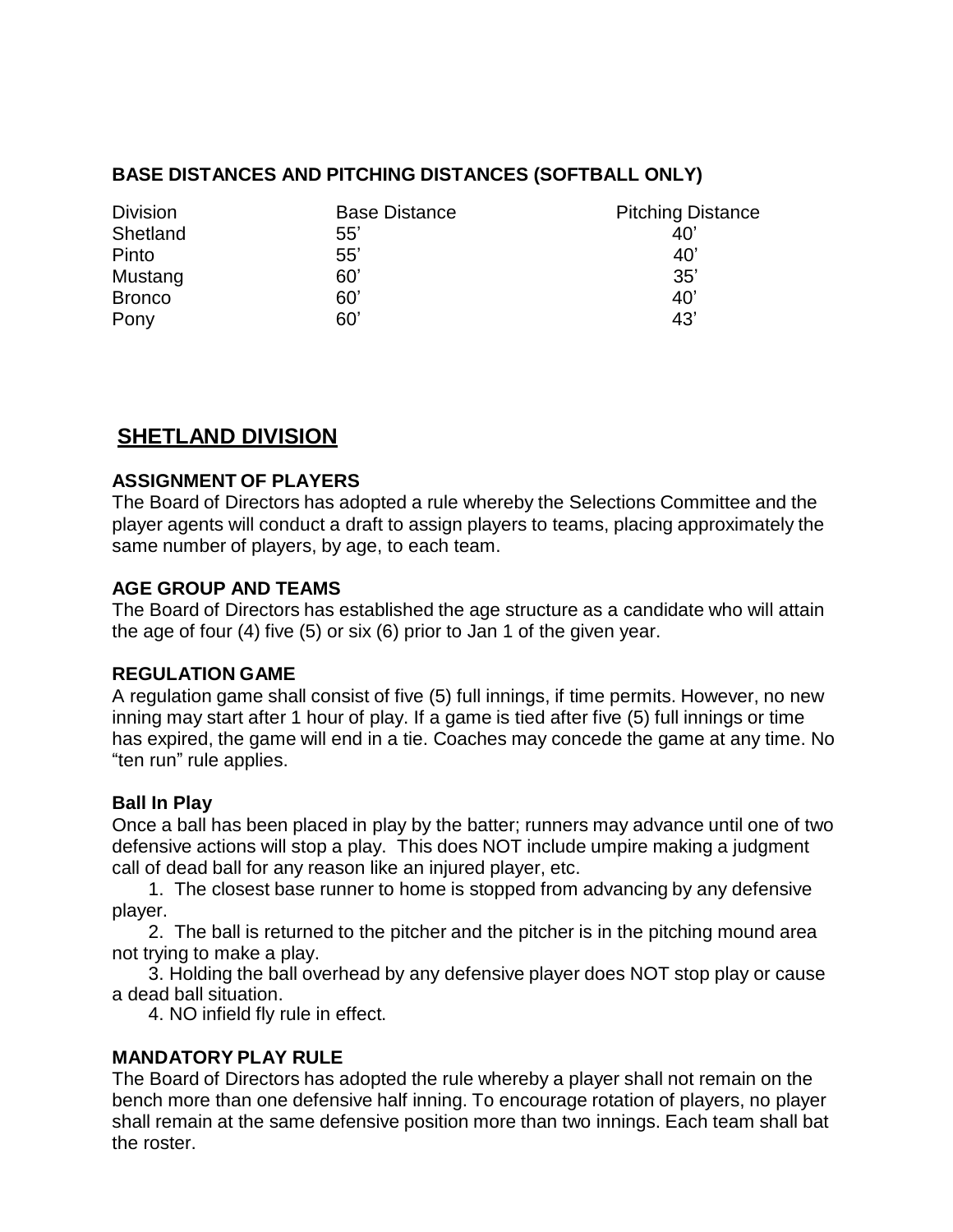## **UMPIRE JUDGEMENT CALLS**

If in the umpire's judgment, the defensive player, including the pitcher, should have thrown the ball to create the out, the runner is safe. Teamwork and baseball fundamentals should be emphasized.

All umpire judgment calls are **not** questionable or arguable.

# **Shetland Defense**

# **CATCHERS**

Will be outfitted with a catcher's helmet provided by the league or one that is equal in protection. The catcher will stand back away from the batter (in close proximity to the umpire) until the ball is hit and the batter has left the batters box. Full catcher's attire is not permitted at the Shetland level.

## **PITCHERS**

Ball will be placed on tee at home plate for batter to hit. The hit ball must travel ten (10) feet in fair territory.

The pitcher MUST attempt a throw to first base on a batted ball. (see definition of throw.) Pitcher can NOT run to first base with the ball to get the force out on a batted ball, NOR can the pitcher run a runner down between the batters box and first base. This will result in the runner to be called safe. If the pitcher fields the ball at the baseline he may tag out the runner if the runner is at the same spot as the pitcher and ball. He cannot turn to run the batter down. This is a judgment call by the umpire.

Definition of throw - An intentional roll of the ball does NOT constitute a throw to any base.

# **NUMBER OF PLAYERS ON DEFENSE**

The defensive team will field ten (10) players, with the 10th player in an outfield position. All outfield players shall be evenly spaced on the outfield grass. A game can start with nine (9) players with the 10th player **not** counted as an out. If only 8 players are present, the 9<sup>th</sup> spot is an automatic out. If only 7 players are present, this is a forfeit. GAME TIME IS FORFEIT TIME.

Infielders can play no closer than 45' for safety reasons. (This does not include the pitcher)

All players shall play, only five (5) players allowed on infield.

# **DEFENSIVE COACHES**

Coaches (2 Maximum) must remain on outfield grass, unless time has been called. Other coaches must stay in the dugout entry or in the dugout. If a third coach enters the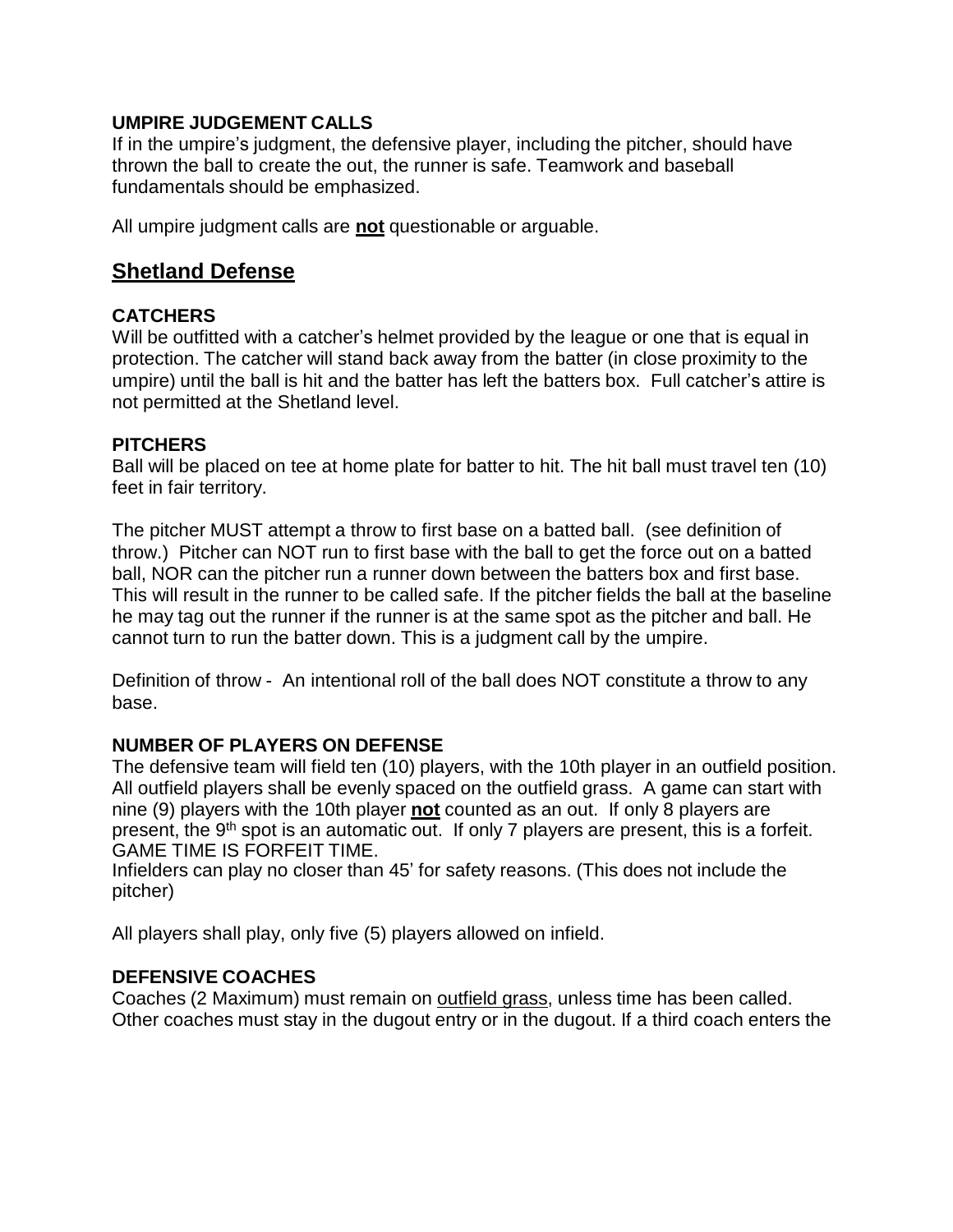playing field the coach will get two warnings then will be asked to be in the dugout for the remainder of the game.

Coaches may not touch fielders in the field of play to position them. There will be 2 warnings then the coach will be asked to leave the field.

## **BALL IN PLAY**

One of two defensive actions will stop a play. This does NOT include umpire making a judgment call of dead ball for any reason like an injured player, etc.

1. The closest base runner to home is stopped from advancing by any defensive player.

2. The ball is returned to the pitcher and the pitcher is in the pitching mound area not trying to make a play.

3. Holding the ball overhead by any defensive player does NOT stop play or cause a dead ball situation.

# **SHETLAND OFFENSE**

## **SIDE RETIRED**

The offensive side is retired when three (3) outs are made or when five (5) runs have scored in an inning.

# **STRIKE OUTS**

A batter shall be declared out after failing to hit a fair ball upon a total of 4 swings at the ball placed on tee.

There are no walks in Shetland. There is no "on-deck" position for batters in Shetland.

# **BATTING OUT OF ORDER**

Each team must call timeout and check with the official scorekeeper. 1<sup>st</sup> time will be a warning – 2<sup>nd</sup> and each sub-sequent time is an automatic out.

# **OFFENSIVE COACHES**

Only 3 coaches are allowed on the field at a time: first base coach, third base coach, and a coach at the plate.

Coaches may help set the batters feet and help measure up to the ball. Coaches may not grab or pick up a player to position them at the tee. 1 warning then automatic out.

Coaches are not allowed to touch a base runner at any time. This will result in an automatic out.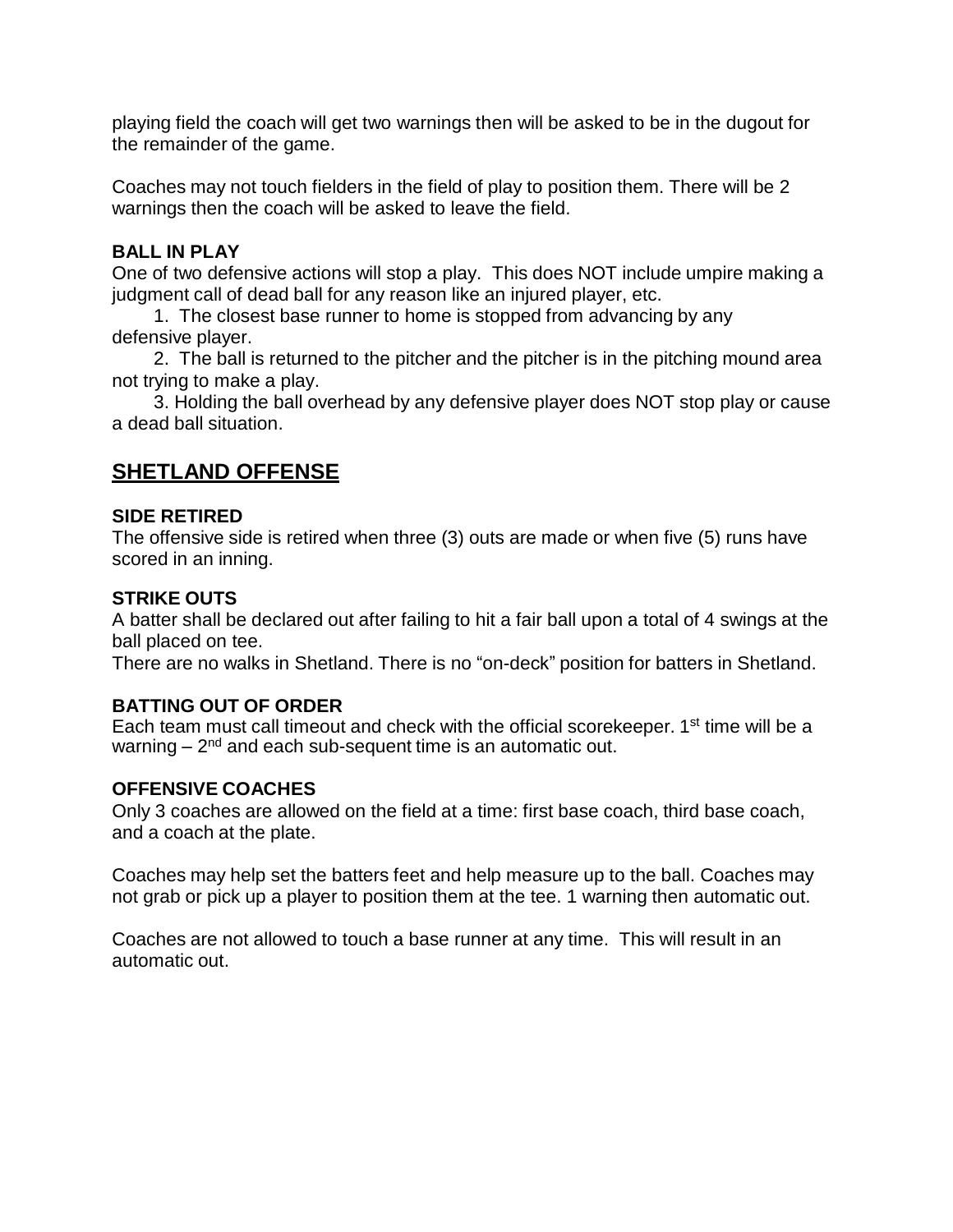## **RUNNING BASES**

Players running to first base must run on right side of baseline (With-in three (3) feet of base line), otherwise will be called out.

Stay with-in three (3) feet of baseline on either side from first to second, second to third or third to home.

## **CONTACT AVOIDANCE**

Any runner is out when the runner does not slide or attempts to get around a fielder who has the ball and is waiting to make the tag.

# **PINTO DIVISION**

# **ASSIGNMENT OF PLAYERS**

The Board of Directors has adopted a rule whereby the Selections Committee will conduct a draft to assign players to teams, placing approximately the same number of players, by age, to each team.

## **AGE GROUP AND TEAMS**

The Board of Directors has established the age structure as a candidate who will attain the age of seven (7) or eight (8) prior to Jan 1 of the given year.

## **REGULATION GAME**

A regulation game shall consist of six (6) full innings, if time permits. No new inning may start after 1 hour of play. If the game is tied after six (6) full innings or time has expired, the game will end in a tie. No "ten run" rule shall apply. NO infield fly rule in effect.

## **MANDATORY PLAY RULE**

No player will sit out two (2) consecutive innings. Each team shall bat the roster. Late player can be added to the end of the roster provided the first batter has not batted twice.

## **UMPIRE JUDGEMENT CALLS**

If in the umpire's judgment, the defensive player, including the pitcher, should have thrown the ball to create the out, the runner is safe. Teamwork and baseball fundamentals should be emphasized.

## **All umpire judgment calls are not questionable or arguable.**

# **PINTO DEFENSE**

## **PITCHING**

The Board of Directors has adopted the rule that provides that a coach must pitch in an underhand motion from a standing position 40 feet away, until a maximum of four (4) pitches have occurred. The coach must remain in contact with the rubber when the ball is released.

Pitchers (coach) will immediately leave the infield once the ball is hit. Failure to do so may be ruled interference and the lead runner will be called out.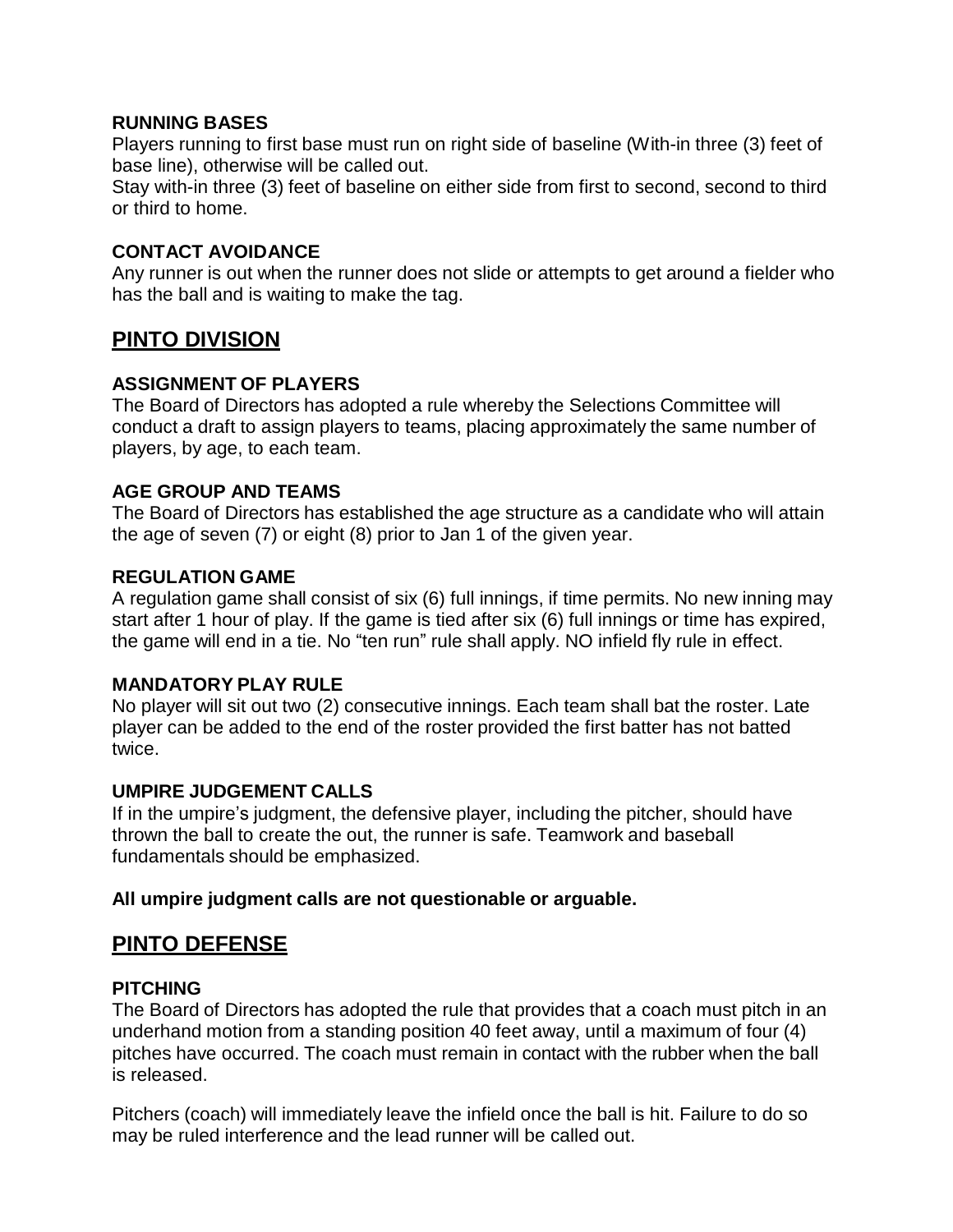Pitcher –player has to play 40' or more away from the home plate and have both feet in the circle area at the pitching position. This means pitcher player has to be behind the release point of the coach pitcher.

All other Pony coach-pitch rules apply.

# **NUMBER OF PLAYERS ON DEFENSE**

The defensive team will field ten (10) players, with the 10th player in an outfield position. All outfield players shall be evenly spaced on the outfield grass. A game can start with nine (9) players with the 10th player not counted as an out. If only 8 players are present, the 9<sup>th</sup> spot is an automatic out. If only 7 players are present this is a forfeit. GAME TIME IS FORFEIT TIME.

Outfielders – 4 players must play in the outfield, unless short one or two players. They have to play staggered not stacked in the field.

While on offense, all coaches, other than the pitching coach must remain in the dugout or in the coach's boxes.

While on defense, no coaches are allowed out of the dugout. All other Pony rules apply.

# **PINTO OFFENSE**

## **SIDE RETIRED**

The offensive side is retired when three (3) outs are made or when five (5) runs have scored in an inning.

## **STRIKE OUTS**

Strikeouts are permitted in Pinto. A batter shall be allowed four (4) pitches, or three (3) strikes, whichever comes first. If on the fourth pitch, the ball is not struck, the batter is retired. Unlimited foul balls are allowed.

There are no walks in Pinto.

There is no "on-deck" position for batters in Pinto.

## **BALL HIT TO OUTFIELD**

On a ball hit to the outfield, the runner may advance until the ball is in control by an infield player in the infield, fair or foul. The runner may advance to the base they are approaching, at their own risk or until the umpire calls time. There is no overthrow rule on a ball hit to the outfield.

## **COURTESY RUNNER, CATCHER POSITION**

A courtesy runner is allowed, at the coach's option, for the catcher only, after two outs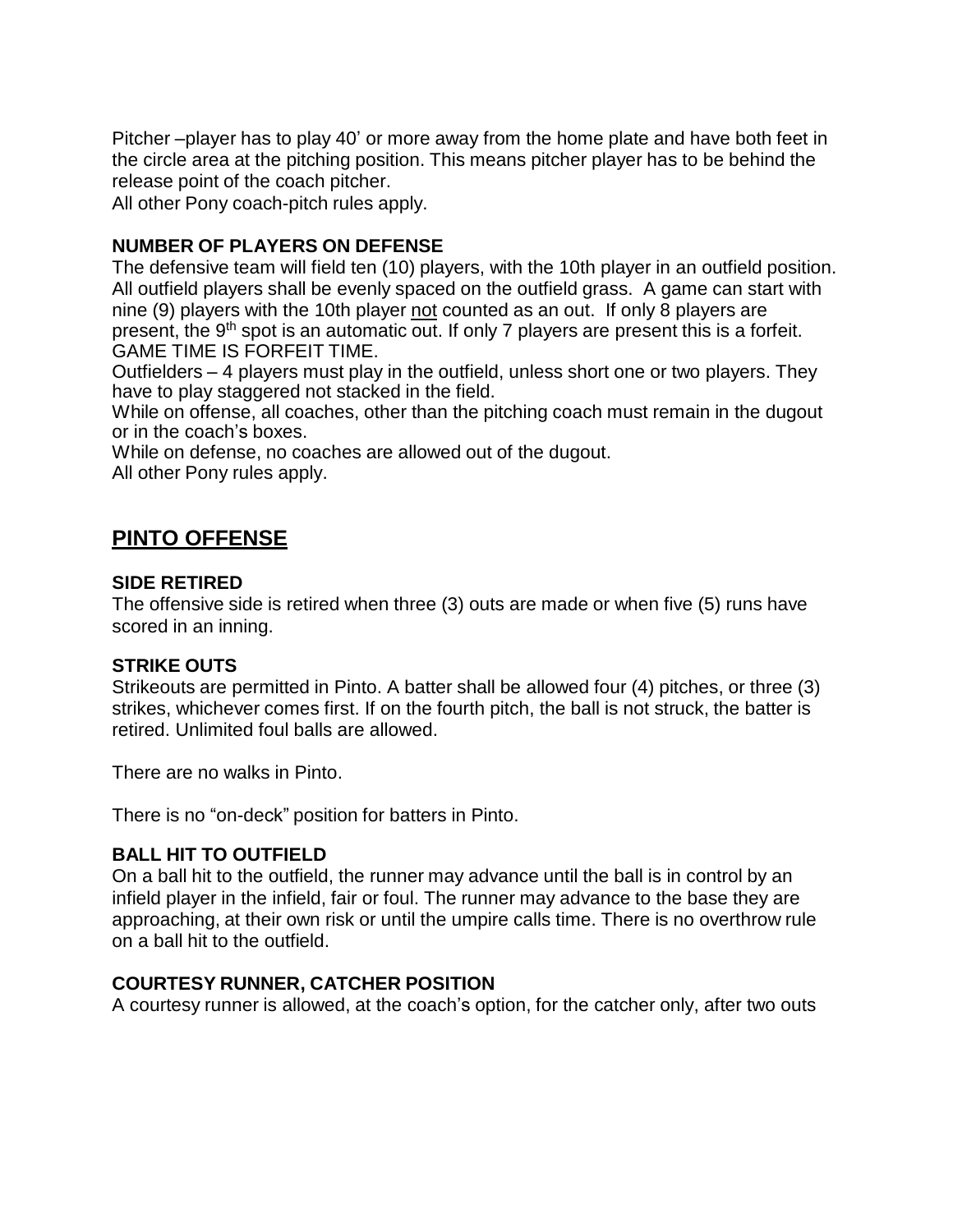are made. The courtesy runner will be the player that made the second out of the current inning.

Catchers in Coach-Pitch will be outfitted in full catcher's gear and will be allowed to play the catcher's position.

## **CONTACT AVOIDANCE**

Any runner is out when the runner does not slide or attempts to get around a fielder who has the ball and is waiting to make the tag.

#### **SAFETY RULE**

All offensive players must wear batting helmet until safely in dugout.

# **MUSTANG DIVISION**

#### **AGE GROUP AND TEAMS**

The Mustang League shall consist of players of league ages nine (9) and ten (10) years of age prior to Jan 1 of the given year.

#### **REGULATION GAME**

A regulation game shall consist of six (6) full innings if time permits. No new inning may start after 1 hour and 15 minutes of play. If the game is tied after six (6) full innings or time has expired, the game shall remain a tie.

The 10 run rule shall apply after 4 innings of play or  $3\frac{1}{2}$  innings if the home team is ahead. The 15 run rule is MANDATORY under the above conditions.

#### **MANDATORY PLAY RULE**

The Board of Directors has adopted a mandatory play rule whereby each player must play at least 2 innings and bat at least one time. In addition, each team is to bat the roster. If a player does not get the mandatory play, that player must start the next scheduled game. A starter may re-enter the game as long as the substitutes play is not affected.

# **MUSTANG DEFENSE**

## **PITCHERS**

The Board of Directors has implemented a safety rule that calls for the removal from the position, as a pitcher, a player that has hit three (3) legal batters in a game. Pony pitching rules apply.

## **NUMBER OF PLAYERS ON DEFENSE**

The defensive team will field nine (9) players. If you are short a player, the short player will be in the outfield. (You will play with only 2 outfielders.) If only 7 players are present this is a forfeit. GAME TIME IS FORFEIT TIME.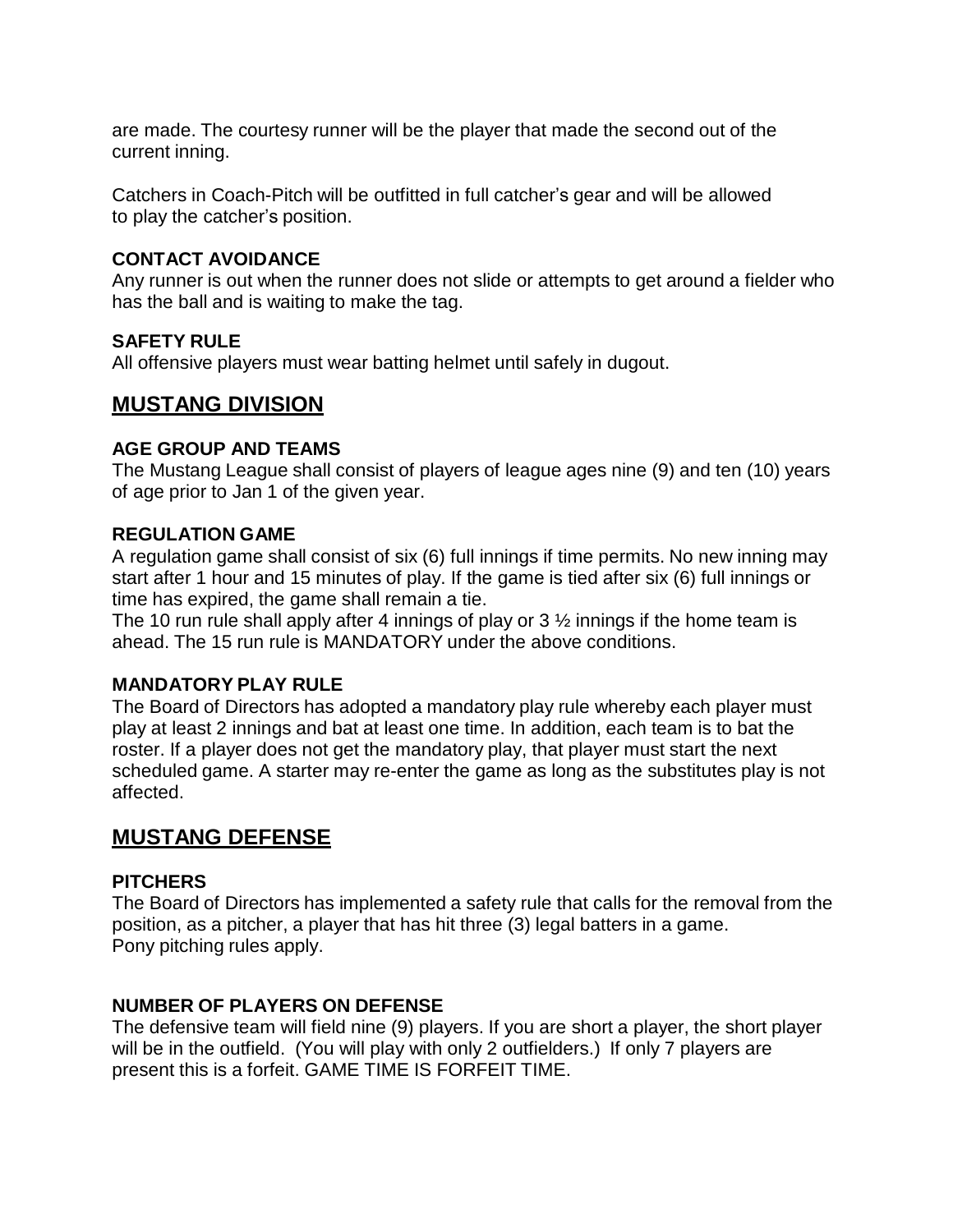## **DEFENSIVE COACHES**

While on defense only one coach is allowed outside of the dugout to call the pitches and align the defense properly. This coach must be in close proximity of the dugout door and must avoid interfering with any play that moves near his location. Any interference by this coach will result in the batter being called safe at 1<sup>st</sup> base.

# **MUSTANG OFFENSE**

#### **SIDE RETIRED**

The offensive team is retired when three (3) outs are made or when five (5) runs have been scored in an inning. The "five run" rule was adopted in lieu of retiring the offensive team after batting through their batting order before three (3) outs are recorded. Each team shall bat the roster. Late players can be added to the bottom of the roster provided the first batter in the line-up hasn't batted twice.

#### **COURTESY RUNNER**

A courtesy runner is allowed, at the coach's option, for the catcher only after two outs are made. The courtesy runner will be the player that made the second out of the current inning. This does not affect the Mandatory Play Rule.

#### **CONTACT AVOIDANCE**

Any runner is out when the runner does not slide or attempts to get around a fielder who has the ball and is waiting to make the tag.

# **BRONCO DIVISION**

## **AGE GROUP AND TEAMS**

The Bronco League shall consist of players of league ages eleven (11) and twelve (12) years of age prior to Jan 1 of the given year.

#### **REGULATION GAME**

A regulation game shall consist of seven (7) full innings if time permits. No new inning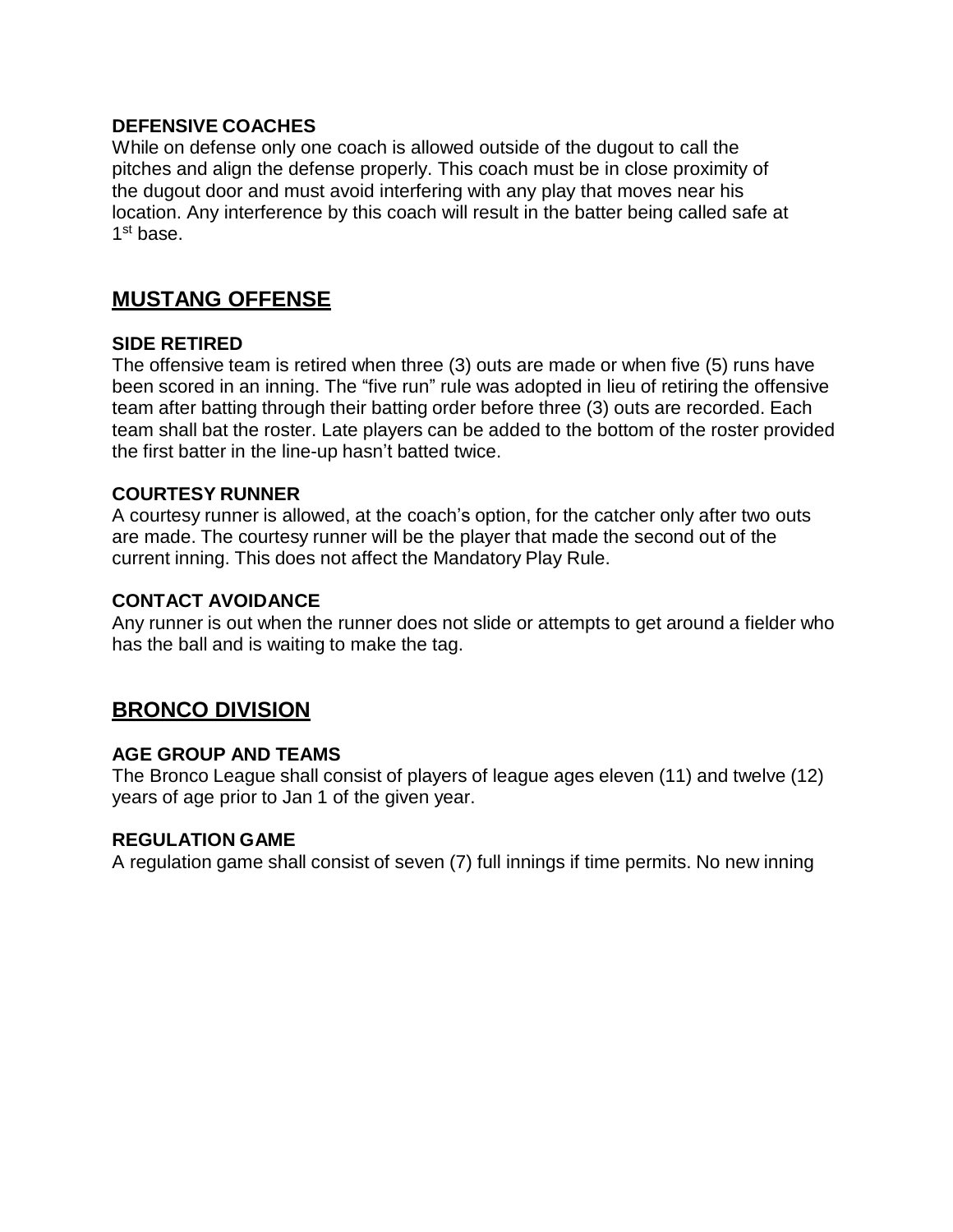may start after 1 hour and 15 minutes of play. If the game is tied after seven (7) full innings or time has expired, the game shall remain a tie.

The 15 run rule shall apply after 4 innings of play or  $3\frac{1}{2}$  innings if the home team is ahead.

# **MANDATORY PLAY RULE**

The Board of Directors has adopted a mandatory play rule whereby each player must play at least 2 innings and bat at least one time. In addition, each team is to bat the roster. If a player does not get the mandatory play, that player must start the next scheduled game. A starter may re-enter the game as long as the substitutes play is not affected.

# **BRONCO DEFENSE**

# **PITCHERS**

The Board of Directors has implemented a safety rule that calls for the removal from the position, as a pitcher, a player that has hit three (3) legal batters in a game. Pony pitching rules apply.

# **NUMBER OF PLAYERS ON DEFENSE**

The defensive team will field nine (9) players. If you are short a player, the short player will be in the outfield. (You will play with only 2 outfielders.) If only 7 players are present this is a forfeit. GAME TIME IS FORFEIT TIME.

## **DEFENSIVE COACHES**

While on defense only one coach is allowed outside of the dugout to call the pitches and align the defense properly. This coach must be in close proximity of the dugout door and must avoid interfering with any play that moves near his location. Any interference by this coach will result in the batter being called safe at 1<sup>st</sup> base.

# **BRONCO OFFENSE**

## **SIDE RETIRED**

The offensive team is retired when three (3) outs are made or when five (5) runs have been scored in an inning. The "five run" rule was adopted in lieu of retiring the offensive team after batting through their batting order before three (3) outs are recorded. Each team shall bat the roster. Late players can be added to the bottom of the roster provided the first batter in the line-up hasn't batter twice.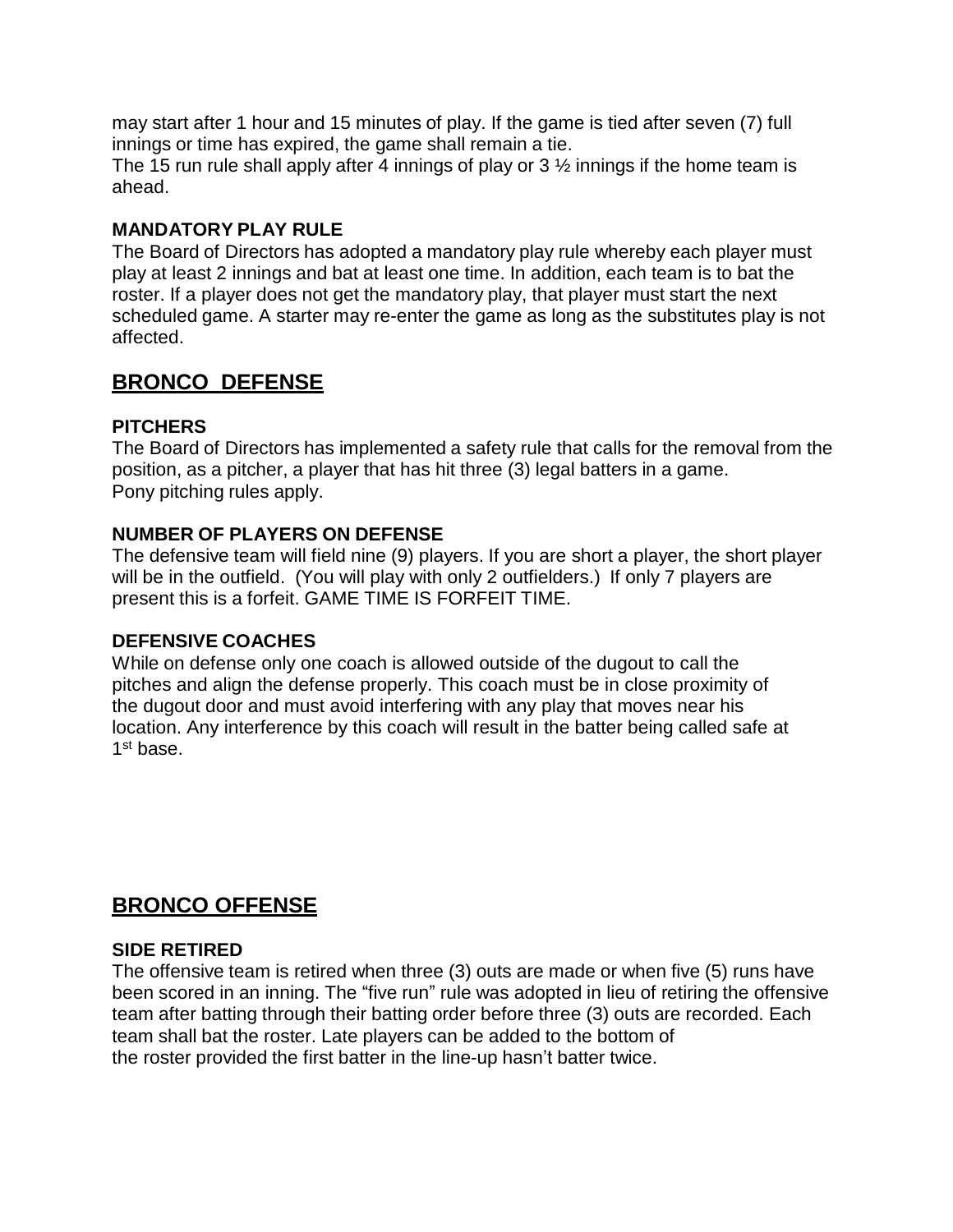## **COURTESY RUNNER**

A courtesy runner is allowed, at the coach's option, for the catcher only after two outs are made. The courtesy runner will be the player that made the second out of the current inning. This does not affect the Mandatory Play Rule.

#### **CONTACT AVOIDANCE**

Any runner is out when the runner does not slide or attempts to get around a fielder who has the ball and is waiting to make the tag.

# **PONY DIVISION**

#### **AGE GROUP AND TEAMS**

The Bronco League shall consist of players of league ages thirteen (13) and fourteen (14) years of age prior to Jan 1 of the given year.

#### **REGULATION GAME**

A regulation game shall consist of seven (7) full innings if time permits. No new inning may start after 1 hour and 15 minutes of play. If the game is tied after seven (7) full innings or time has expired, the game shall remain a tie.

The 15 run rule shall apply after 4 innings of play or  $3\frac{1}{2}$  innings if the home team is ahead.

#### **MANDATORY PLAY RULE**

The Board of Directors has adopted a mandatory play rule whereby each player must play at least 2 innings and bat at least one time. In addition, each team is to bat the roster. If a player does not get the mandatory play, that player must start the next scheduled game. A starter may re-enter the game as long as the substitutes play is not affected.

# **PONY DEFENSE**

#### **PITCHERS**

The Board of Directors has implemented a safety rule that calls for the removal from the position, as a pitcher, a player that has hit three (3) legal batters in a game. Pony pitching rules apply.

## **NUMBER OF PLAYERS ON DEFENSE**

The defensive team will field nine (9) players. If you are short a player, the short player will be in the outfield. (You will play with only 2 outfielders.) If only 7 players are present this is a forfeit. GAME TIME IS FORFEIT TIME.

## **DEFENSIVE COACHES**

While on defense only one coach is allowed outside of the dugout to call the pitches and align the defense properly. This coach must be in close proximity of the dugout door and must avoid interfering with any play that moves near his location. Any interference by this coach will result in the batter being called safe at 1<sup>st</sup> base.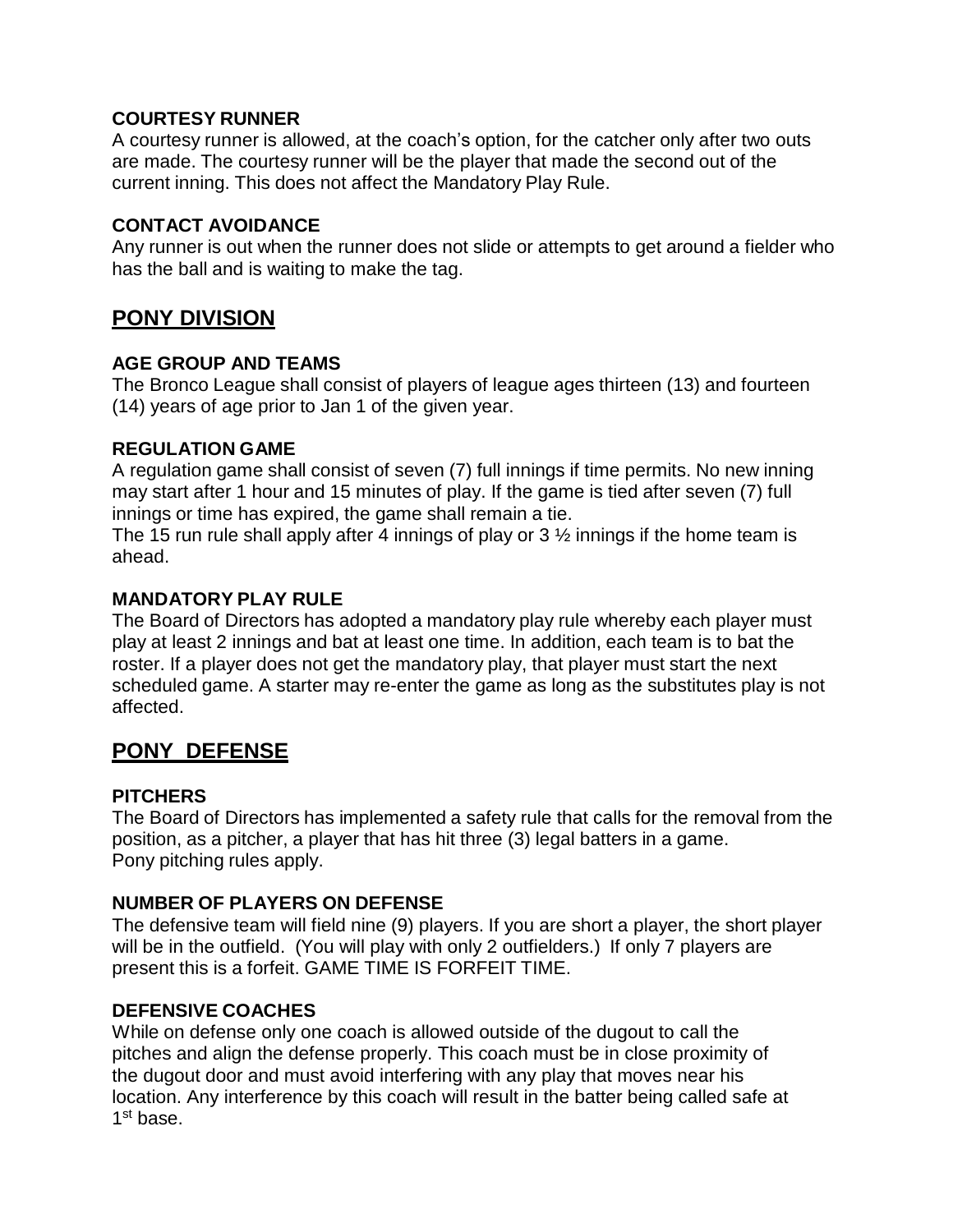# **PONY OFFENSE**

## **SIDE RETIRED**

The offensive team is retired when three (3) outs are made or when five (5) runs have been scored in an inning. The "five run" rule was adopted in lieu of retiring the offensive team after batting through their batting order before three (3) outs are recorded. Each team shall bat the roster. Late players can be added to the bottom of the roster provided the first batter in the line-up hasn't batter twice.

## **COURTESY RUNNER**

A courtesy runner is allowed, at the coach's option, for the catcher only after two outs are made. The courtesy runner will be the player that made the second out of the current inning. This does not affect the Mandatory Play Rule.

## **CONTACT AVOIDANCE**

Any runner is out when the runner does not slide or attempts to get around a fielder who has the ball and is waiting to make the tag.

#### **ADDITIONAL RULES**

- 1) Official rules will be those of the PONY International Baseball and Softball Rules as published in the current edition of "Girls Softball Rules and Regulations", with amendments and exceptions as listed below:
- 2) All teams and players must be registered and insured by their local league. Using an ineligible player (not registered, age conflict, etc…) will result in forfeit of the game(s) that the player participated in.
- 3) Managers are responsible for the behavior of their players and fans watching the game. Disputes will arise. Tempers may flare. Adults must always be aware that they should set a good example for players. A manager may be removed from a game as a consequence for inappropriate behavior exhibited by his teams' fans.
- 4) All decisions on the field are final. There are no protests.
- 5) Only the manager will handle disputes or appeals with umpires.
- 6) All umpire judgment calls are not questionable or arguable.
- 7) A manager or coach that is ejected from the game will be ineligible for the next league game, to be decided by HYBSA board.
- 8) Metal Spikes are only allowed in PONY 14U.